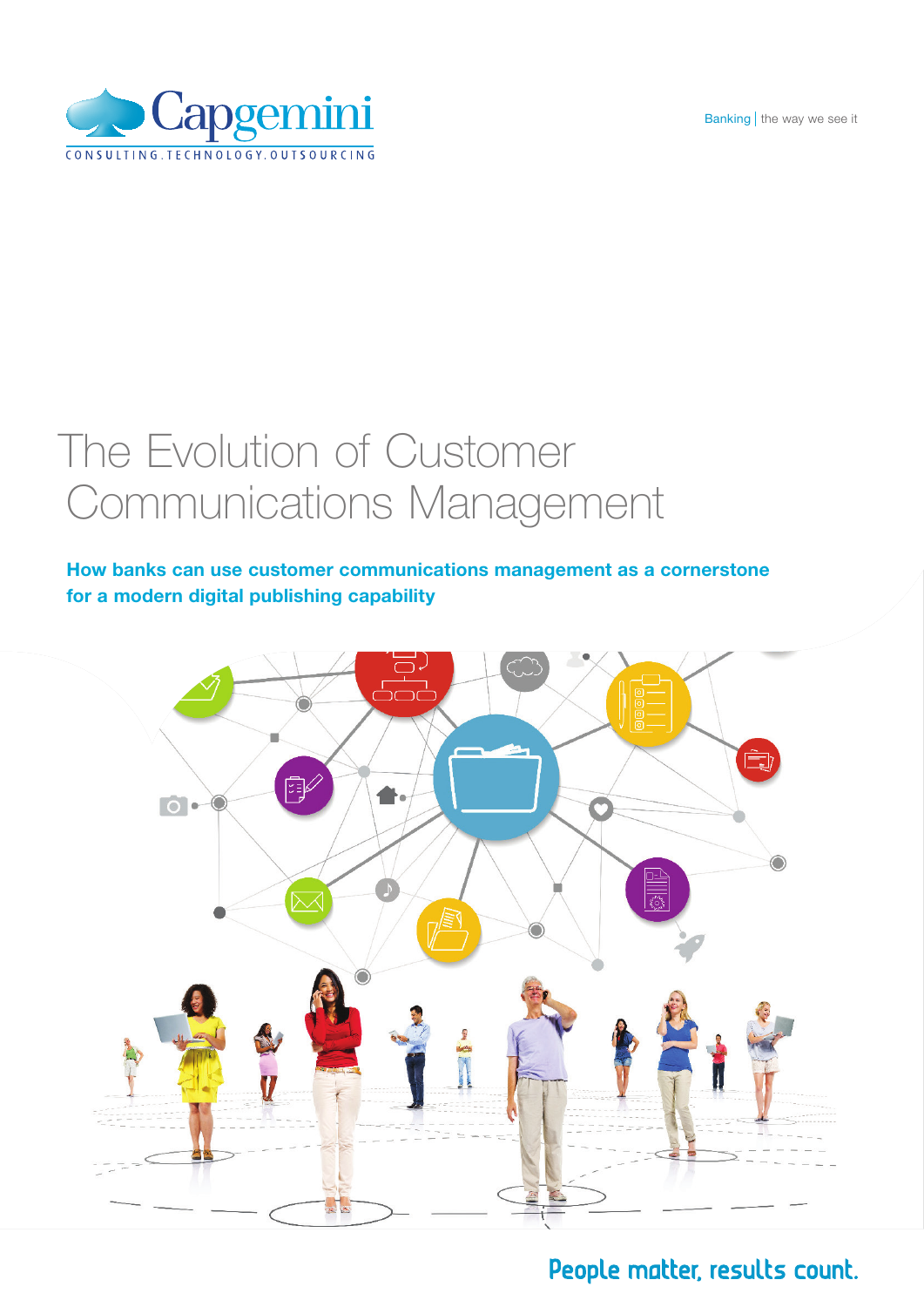### Table of Contents

| 1. | Introduction                                                                                                          | 3              |
|----|-----------------------------------------------------------------------------------------------------------------------|----------------|
| 2. | Is Content Still King?                                                                                                | $\overline{4}$ |
| 3. | Reevaluating Your Path to Digital Communication                                                                       | 5              |
| 4. | Knowing Your Customer Communication Capabilities                                                                      | $\overline{7}$ |
| 5. | The CCM Paradox: Print Must Lead the Way to Digital<br>Challenge 1: The print team and their operations are           | 9              |
|    | core to your future digital strategy                                                                                  | 9              |
|    | Challenge 2: Separate print, web and mobile teams,<br>tools and budgets must merge into digital publishing operations | 9              |
| 6. | Getting the Most from Your Customer Communications                                                                    | 11             |
|    | Is your digital publishing strategy fragmented?                                                                       | 11             |
|    | Is your operating model outdated?                                                                                     | 12             |
|    | Are you using multiple legacy systems?                                                                                | 12             |
| 7. | Four Keys Enablers for CCM Transformation                                                                             | 14             |
|    | 1: Develop a strong communication strategyy                                                                           | 14             |
|    | 2: Update your operating model to fit a strong digital communication strategy                                         | 14             |
|    | 3: Establish a digital publishing process                                                                             | 14             |
|    | 4: Reduce legacy systems and consolidate the rest                                                                     | 15             |
| 8. | Balancing Out the Costs and Savings to Achieve Integrated                                                             |                |
|    | <b>Digital Customer Communications</b>                                                                                | 16             |
|    | The cost impacts of your current state                                                                                | 16             |
|    | The cost savings from transformation                                                                                  | 16             |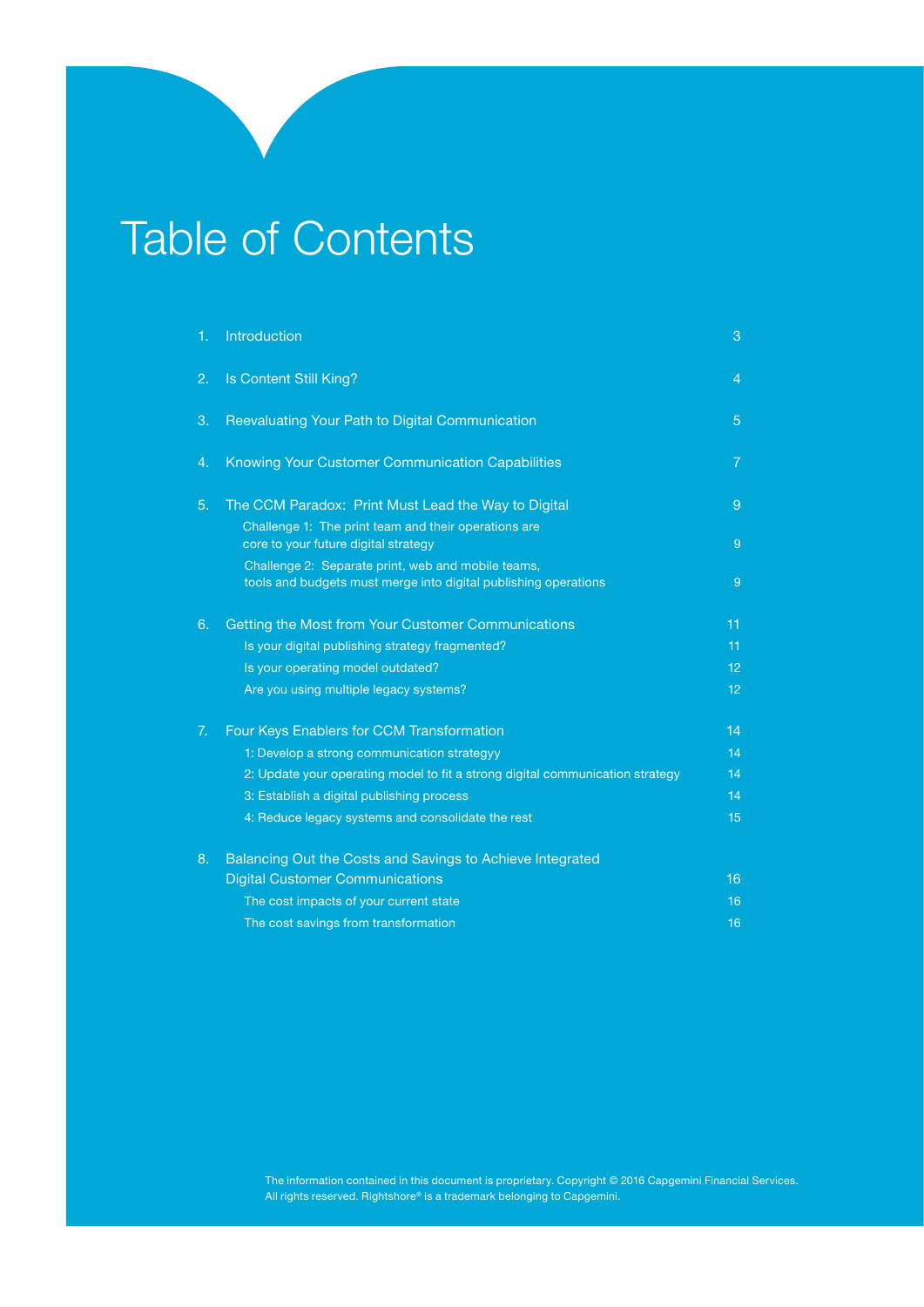### 1. Introduction

Over the past five years, nearly every bank and financial services firm has made an investment in customer communications management (CCM) to try to keep up with the ever-changing digital landscape. From the emergence of new technologies and channels like smart phones and social media to the unprecedented demands for speed and responsiveness of Millennials born in a digital world, the way banks and financial institutions communicate with customers has changed forever and banks must adapt to these new customer expectations.

These changes impact all areas of customer service for banks, from the platforms and processes to customer servicing staff. Since these constant changes have become the new reality, banks and financial institutions must find a way to transform current CCM systems into agile, fast-moving digital publishing platforms and get the most out of their investments, all while fending off emerging competition from non-banks who are much more nimble in communicating with customers.

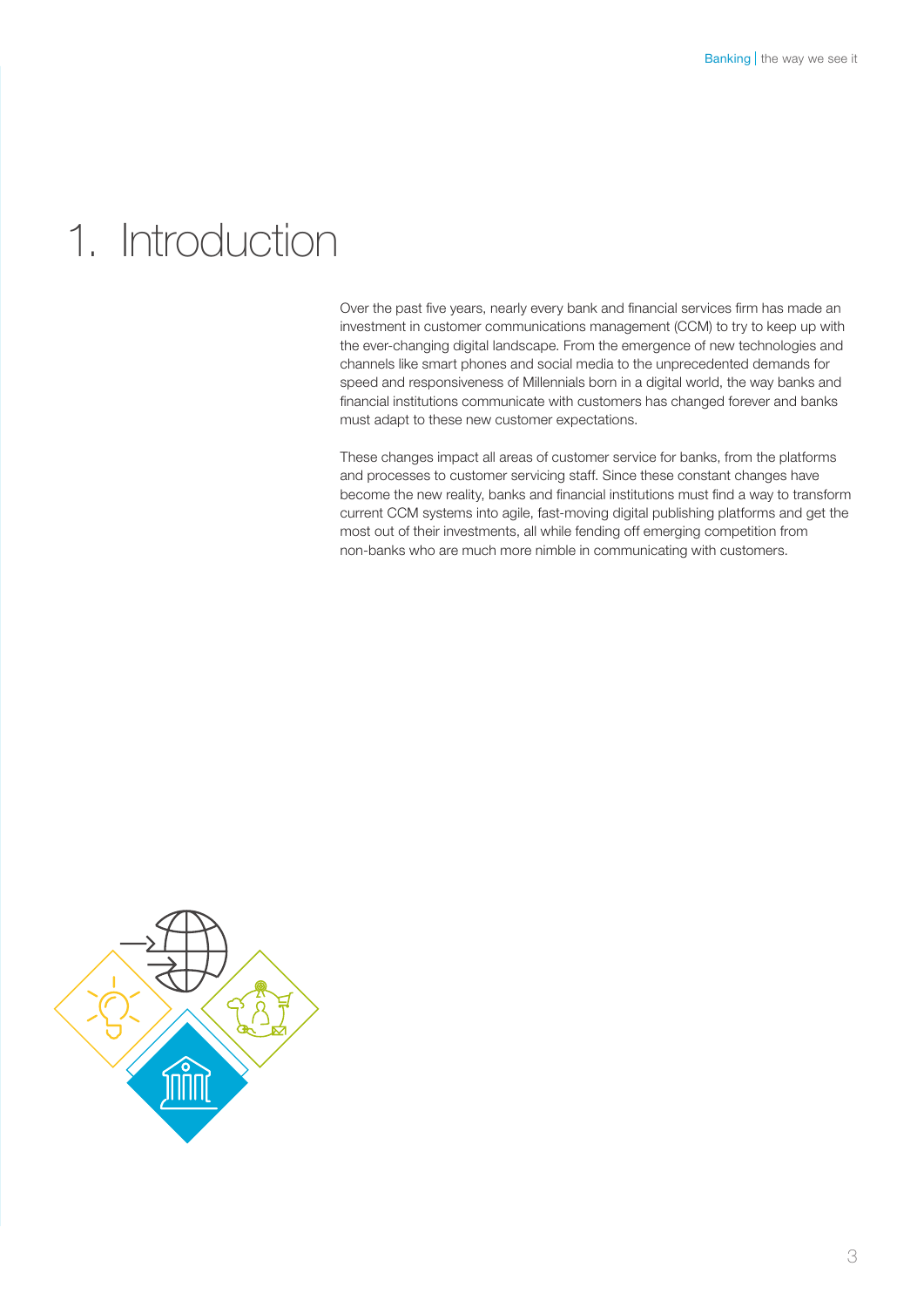## 2. Is Content Still King?



The demands of Gen X and Millennial banking customers have emerged as very different from earlier generations. Financial institutions have moved beyond phone and print into web, social media, kiosk, mobile, and SMS. These digital communication channels have become critical points of engagement, not just to deliver one-way communications but to fully engage with customers.

Exhibit 1: The evolution of customer communications by generation



Source: Capgemini analysis 2016, The generations defined, Pew Research Center, March 19, 2015. http://www.pewsocialtrends.org/2015/03/19/comparing-millennials-to-other-generations/

For many years, content has been at the center of customer communications for IT and marketing alike; after all, Content was King. However, this speaks to the way banks deliver information to customers in a broadcast model. It doesn't address the two-way, 720 degree interactions inherent to the impact of social media.

While digital disruptions are still occurring across the financial services industry, one thing has become clear: customers want to hear from their bank in the way they choose, when they choose. This level of flexibility is not easily available in most financial institutions, especially when customer communications are siloed in different departments, often using different desk top publishing tools or other CCM systems which may or may not talk to each other. Or when different department handle different channels: one for print communications, another for web, and others for social, mobile, and marketing. The likelihood of consistent messaging and an aligned customer experience let alone journey is simply impossible.

So while content is still important and core to any solution, it's become even more important to have a flexible ability to change and evolve content. The ability to change customer communications on the fly for each customer is the new reality. It's no longer about what you have to say and what channel you want to use; today banks need to adapt to whatever channel, message or frequency each customer wants.

"With content growing at exponential rates with duplication rates in the double digits the value of any piece of content has inherently been reduced – simple supply and demand economics. Evolving or changing the content to preserve its syndication or to adapt to channel, device, or journey is simply more important. The new king of content is Change."

Christian Cole, Global head of Digital Publishing & Collaboration Capgemini Financial Services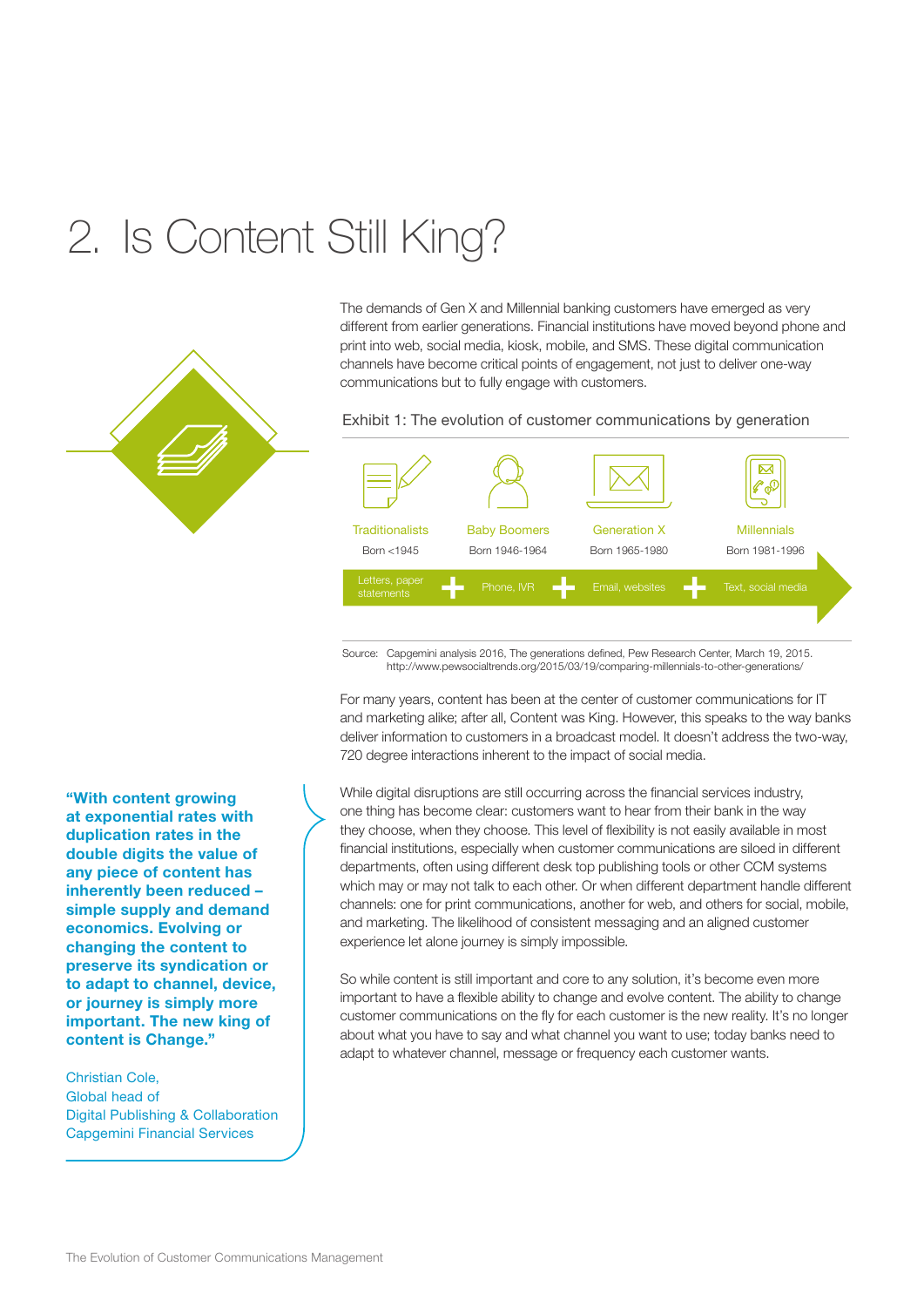## 3. Reevaluating Your Path to Digital **Communication**

"Banks need to shift from having the ability to send a million statements in a single batch to being to send a million batches of a single statement."

Christian Cole, Global head of Digital Publishing & Collaboration

While many financial services institutions have invested in CCM platforms, it's unclear if they've achieved the full value from those systems. For example, has your bank adapted publishing processes and operations to meet a change-centric digital world of communicating and engaging with customers? Has your bank achieved a 720 degree view of customers? Are your communications tailored to each customer and providing consistent messaging based on preferences across mobile, social, print, and web? For many financial firms, the answer to these questions is No.

Cost savings have always been the promise of digital and certainly the basis of any business case to make the investment in a modern CCM platform. Having the ability to natively manage documents and generate within a variety of digital and print formats reduces costs and dependencies on existing print-centric operations. Through CCM platforms, most organizations have seen their print operations improved by consolidating the print outputs, adding the ability to household, and optimizing postage by sorting and bundling functionality. But these are only the first steps towards true digital publishing.

Exhibit 2: Expectations for communications vary by generation from batch processing to a fully engaged and interactive experience



Source: Capgemini analysis 2016

Separate teams and multiple CCM instances still exist within banks and financial organizations to address the demands of different businesses.

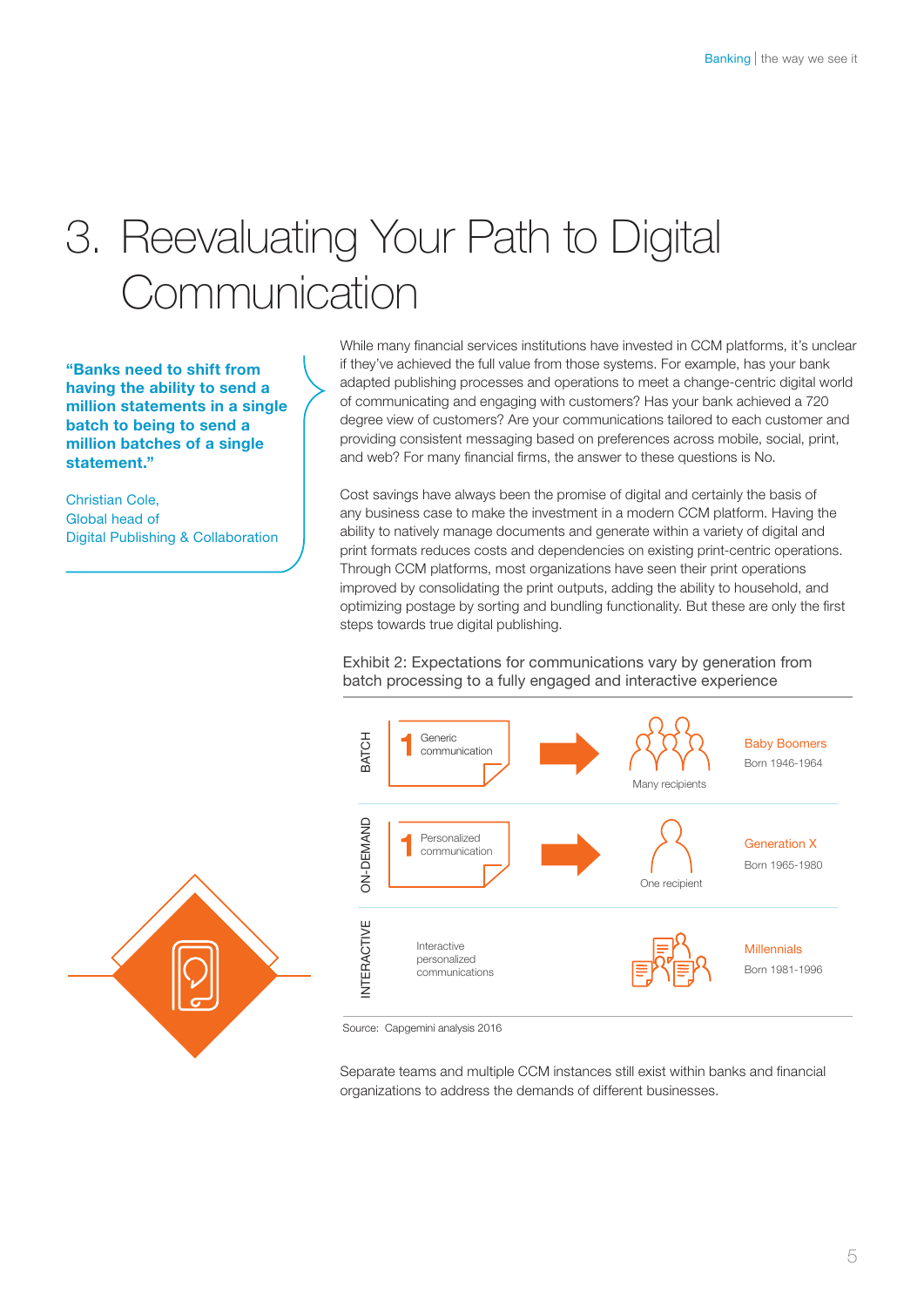Print volumes remain high while the overall volume across different channels is dramatically increasing. Attaching a PDF to an e-mail or having the ability to produce a single document on demand may answer the Baby Boomers' call for digital but falls short of Gen X and Millennial expectations. In fact, our annual Retail Banking Voice of the Customer Survey shows that Millennials have a lower customer experience index, by as much as 8 percentage points, then other age groups regardless of region<sup>1</sup>.

To measure digital readiness, banks need to start with print operations. Can you measure print volumes by department, type, and customer, not just by the batch or processed but also as staged throughout the day? Do your authoring or initiating systems include both expedited print delivery options and reliable digital delivery?

Bringing traceability to print will create a departmental awareness which aligns to key business case assumptions. More importantly, this traceability lets you calculate the baseline cost of communication or output to each department now. Once you have a baseline, you can value content and understand the cost of changing it on and for any of your channels—print or digital. Without simplifying printing processes, the advent of digital has only meant CCM environments have become increasingly complex. And for many banks, this means it's become increasingly inefficient and costly.

Putting aside the costs for a moment, let's revisit what CCM was supposed to mean to the customer experiences for your banking customers. Increasing wallet share, reducing call volumes, improving customer acquisition and retention—these were all goals for digital communications. Print was going to pay for the journey to digital, and digital was going to transform the business. But many banks have become lost on the path.

Now more than ever, CCM is a cornerstone to providing an engaging, positive, and digital customer experience. The question is, is your bank prepared to become truly digital ready?



<sup>1</sup> 2015 Retail Banking Voice of the Customer Survey, World Retail Banking Report 2015, Capgemini and Efma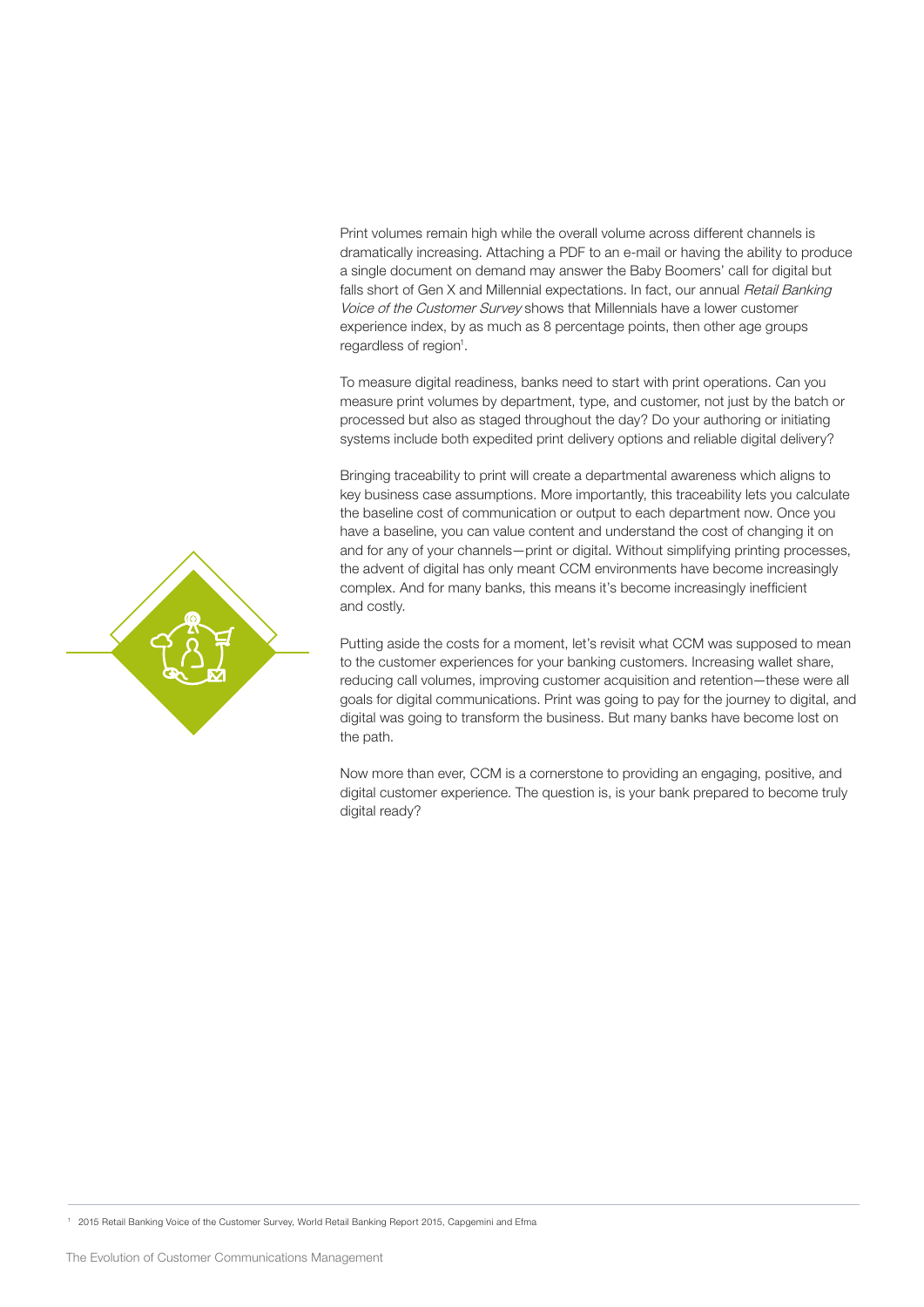## 4. Knowing Your Customer Communication Capabilities

Assessments, hype cycles, and maturity matrices aside, the question remains: are you reaching your customers where, when, and how they want so they continue to be your customer? Banks can't provide communications in pieces where channels and functions have separate strategies and outputs. You must offer customer communications over all available channels with integrated content and communications from your entire organization.

#### Sample Checklist: What is success for your customer communications capability?

- Our customers can opt of print
- We can produce band white, color, and/or duplex for any customer
- We can e-mail a PDF
- $\diamondsuit$  We can provide a link within our portal that takes customers directly to their document
- $\diamondsuit$  We can send an SMS to customers informing them that their document is available with REPLY options
- We can pre-fill forms for our clients
- Our customers can digitally sign
- $\mathcal{D}$  We can put promotional and personalized messages on our documents
- We keep track of what message went to which client on which date
- $\Diamond$  We can progress our statement based messaging month to month
- Our customer service staff can access everything that we send our customers
- We offer channel preferences to our customers

Today's leading CCM platforms are bringing a more powerful and flexible set of outputs to provide for responsive experiences over all your channels—print, web, mobile and social—to meet expectations of all customers, from Baby Boomers to Millennials. The CCM platform vendors have made the investments to respond to this challenge by offering new digital outputs including transformational XML, HTLM5, and OfficeX as well as stronger options for secure delivery over electronic, mobile channels, and middle and front office applications. With more secure delivery options, banks and financial institutions can better meet regulatory requirements for privacy and security.

Customer communications with Millennials doesn't mean abandoning print, nor the publishing processes around print. In fact, the founding principal of modern CCM is design once and produce multiple flavors personalized to a specific customer. The key to unlocking the potential where print pays for digital is in updating and adapting your print-based operations for new digital ones.

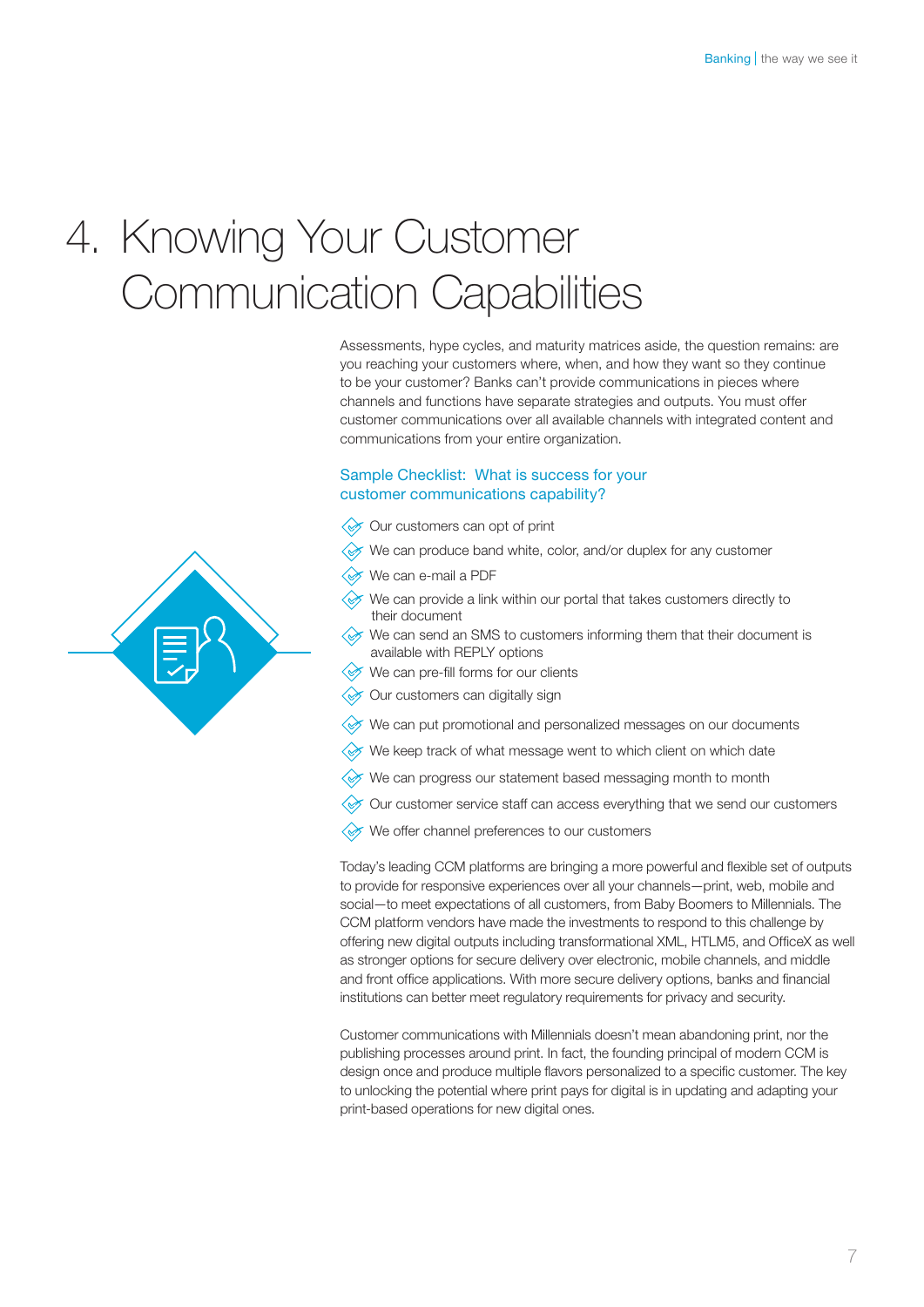The incremental steps can be as simple as adding capabilities from the Sample Checklist to serve as a foundation within your bank's modern CCM operations. Next step digital maturity for CCM can include:

- On demand and interactive communications
- Reliable delivery to device
- A 360° view of your customer
- A 720° view of your customer
- Journey mapping
- Search-based buying
- Omni-channel experience
- All-channel experience

This huge shift in scope is daunting to many print teams and operators and many will feel threatened. But after five years of over investing in CCM platforms at a pace of every 16 months or faster, the questions remain: Why is a new platform needed? Why is it purchased? How does an increased license cost, infrastructure, skill, and operational needs translate into savings or simplification?

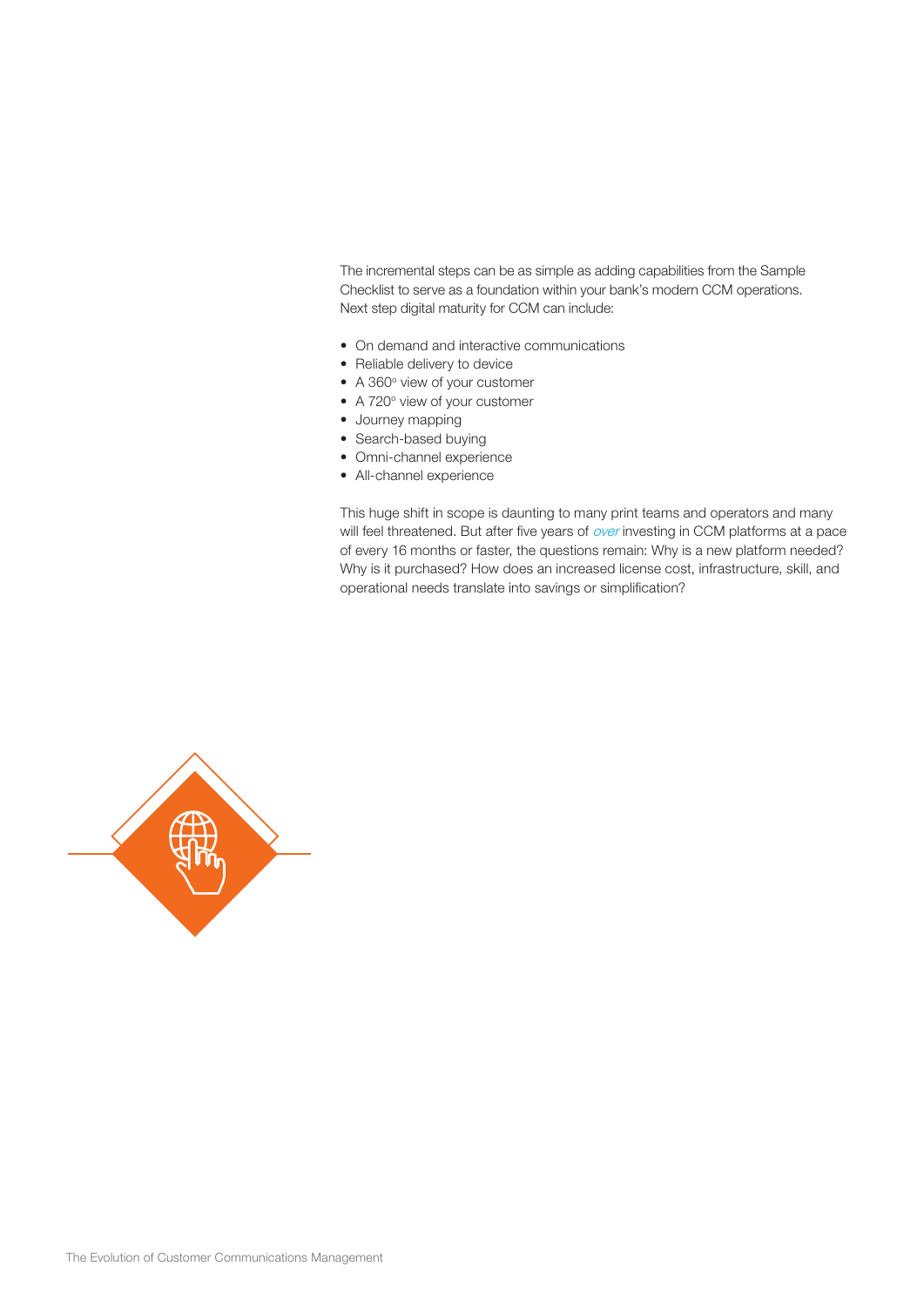# 5. The CCM Paradox: Print Must Lead the Way to Digital

"Print was going to pay for the journey to digital, and digital was going to transform the business. But many banks have become lost on the path."



The challenge to move to integrated digital publishing is two-fold, counter-intuitive, and cross-organizational.

#### Challenge 1: The print team and their operations are core to your future digital strategy

Banks must establish and embrace the fact that print is core to your future-facing digital strategy. This means investing in several key technical capabilities and operating realities including:

- End-to-end print integrity and audit
- Extend end-to-end to mean more than just print but also e-mail, application, and device delivery
- Inventory, classify, and categorize customer communications and forms
- Consolidate legacy output tools not modern CCM just yet
- Stage everything always (e.g. ESB and service catalog)
- Build a service catalog

The counter-intuitive component here is that you are in fact asking printing to lead the way into digital. Budget stakeholders within the business are averse to investing in print just as IT stakeholders lack the data to properly justify why maintenance and hygiene projects should be funded.

But in reality, any print operational team working with modern CCM tools has been designing and testing natively in digital for years. That's right—CCM starts everything digitally and also produces print. The leap is not that large for the upstream requesting and downstream fulfillment but that may mean more software. Remember, the challenge is more complex with higher volumes and at a greater frequency of change. It should not be any surprise that incremental tools will be essential to a truly digital solution.

#### Challenge 2: Separate print, web and mobile teams, tools and budgets must merge into digital publishing operations

The next step is to look across the organization to bring digital to your print team. Most banks and financial institutions already have a web, mobile and social teams. The fundamental challenge is to bring these functions together to enable integrated customer communications.

To get there, the print team must think big and digital (not just print). The web, mobile and social teams must learn that producing is **not** production processing. Merging these teams, their tools, and most importantly their budgets into a new digital publishing team will allow banks to focus on a key founding principal: No content we create is king but rather the processes and services built for constantly changing the content are king.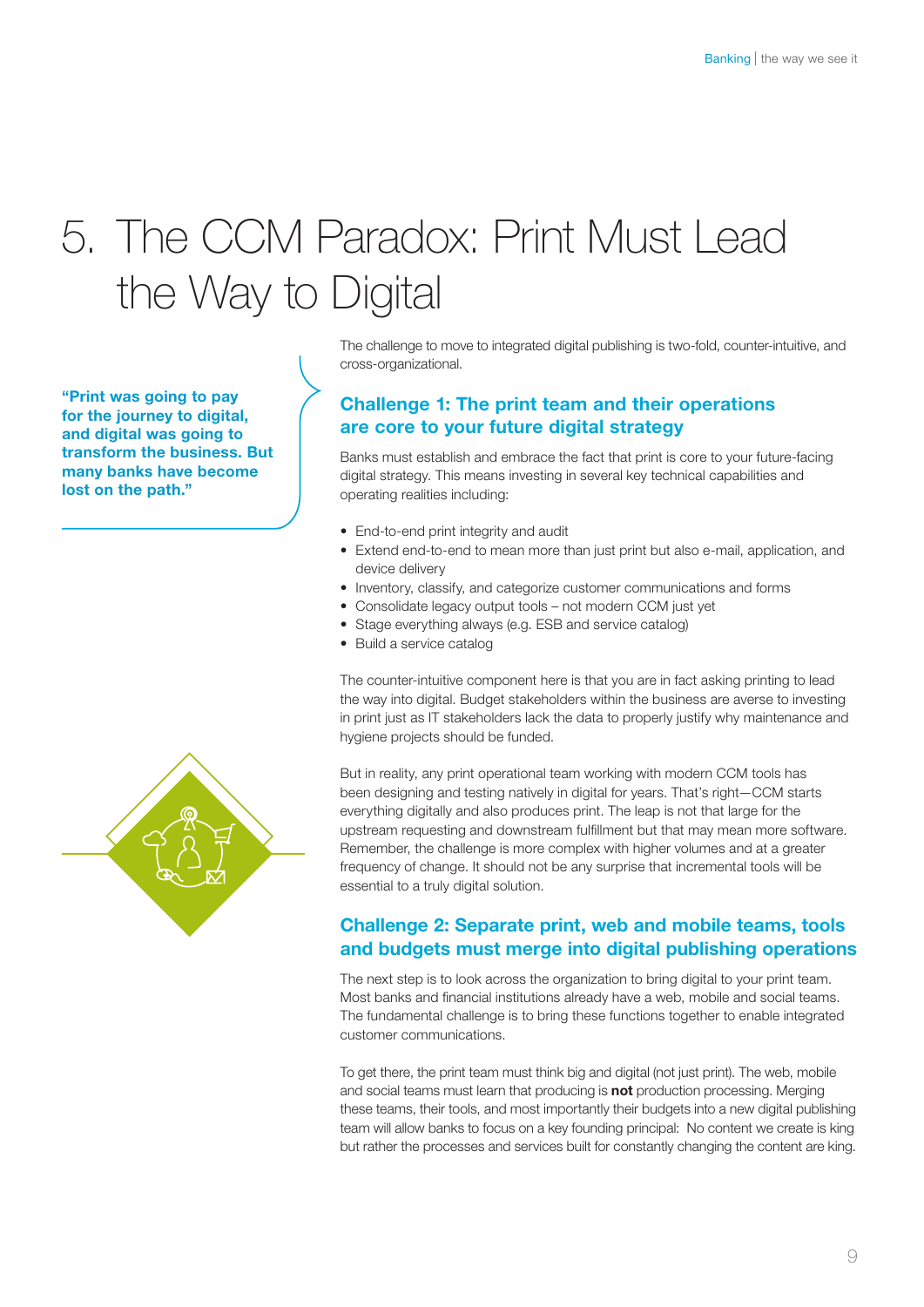Beyond optimizing your platforms, consolidating capabilities, and simplifying your processes for publishing there remains the other half of any business case made for investing in CCM: impacting the customer experience. Whatever we are putting into the boxes, blanks, and briefs will change not just regularly but constantly. In an integrated customer communications system, production pipes will reach all the way to the bank's front and middle office applications and the Facebook, Twitter and Gmail accounts of your recipients.

The next call to action lies with business and marketing departments to establish journey maps which provide a definition around the new digital experience and points of customer engagement including print. This will serve as the table of contents for any digital service catalog which the IT teams must create while informing the content authors and design teams of channel agnostic and specific requirements.

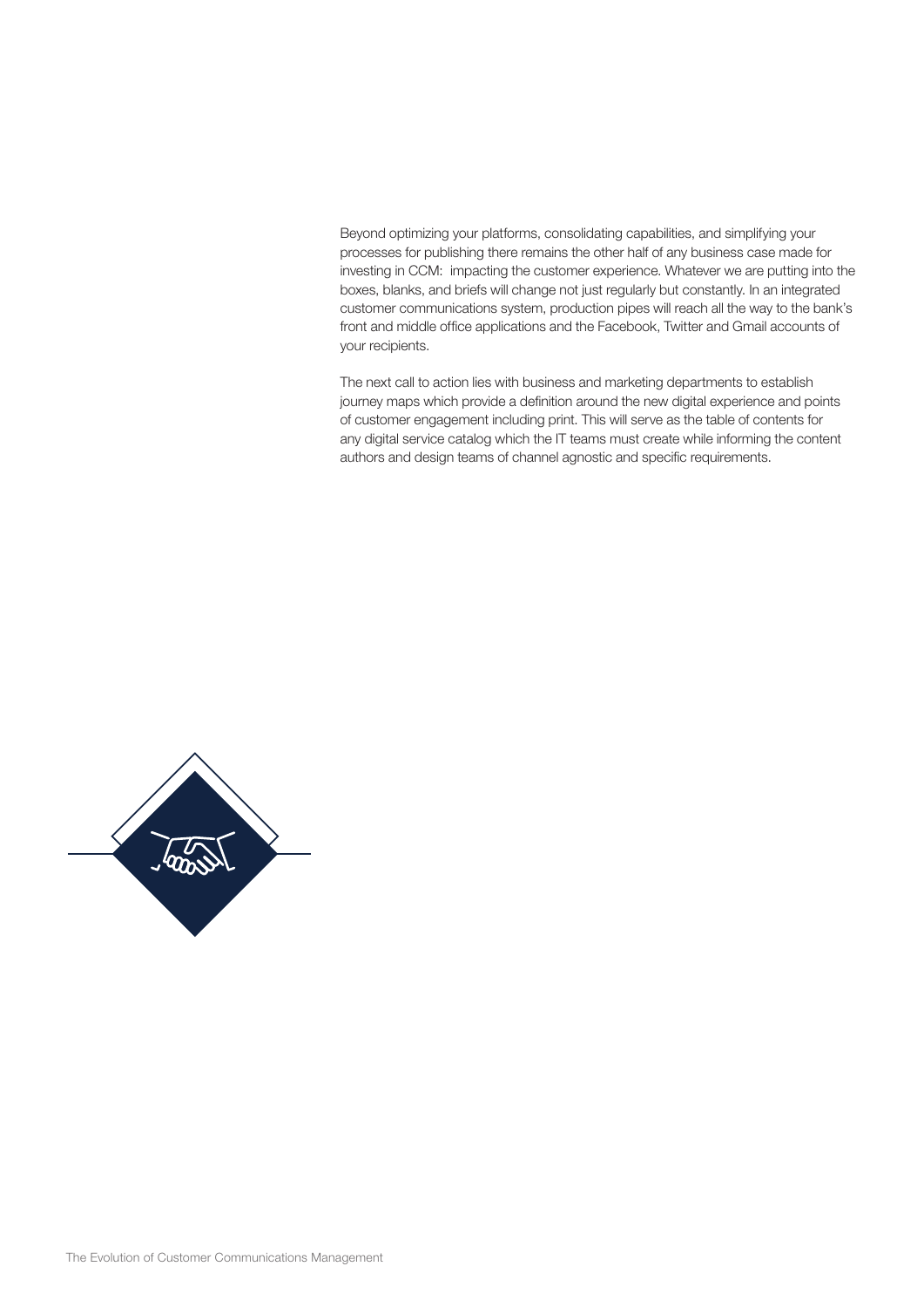### 6. Getting the Most from Your Customer **Communications**

Remember, today content is no longer king—change is king! A fundamental shift like this doesn't just mean updating old equipment or increasing staff. It means taking a fearless look at every aspect of your business—digital communication strategy, operating model, integration of business and IT functions, and how you measure success. Here are some questions you should be asking.

#### Is your digital publishing strategy fragmented?

Many banks have at least two distinct customer communication strategies: one for print and one for online and increasingly new ones for mobile and social. If your customer communication strategy is fragmented, then your CCM platform is not living up its full potential but more importantly your customer experience is disjointed. If you have two, three, or more teams or tools doing very similar things, it's almost impossible for the bank to speak with one voice across all the channels. And when the quality of communications goes down, the cost to communicate goes up.

It is not enough to create a separate strategy for each channel. To communicate with Baby Boomers to Millennials, your bank must continue to use traditional channels while new channels will emerge, such as wearables and smart homes enabled by the Internet of Things. The key today is to integrate your efforts across all channels. The digital world is constantly evolving so your publishing strategy needs to be nimble and flexible enough to adapt as things continue to change. Change is king but managing your costs are key!

Exhibit 3: How much do banks know about what customers are thinking across channels?



The Big Disconnect: Customers and bankers differ on the role of branches and non-banks

Source: World Retail Banking Report 2015, Capgemini and Efma

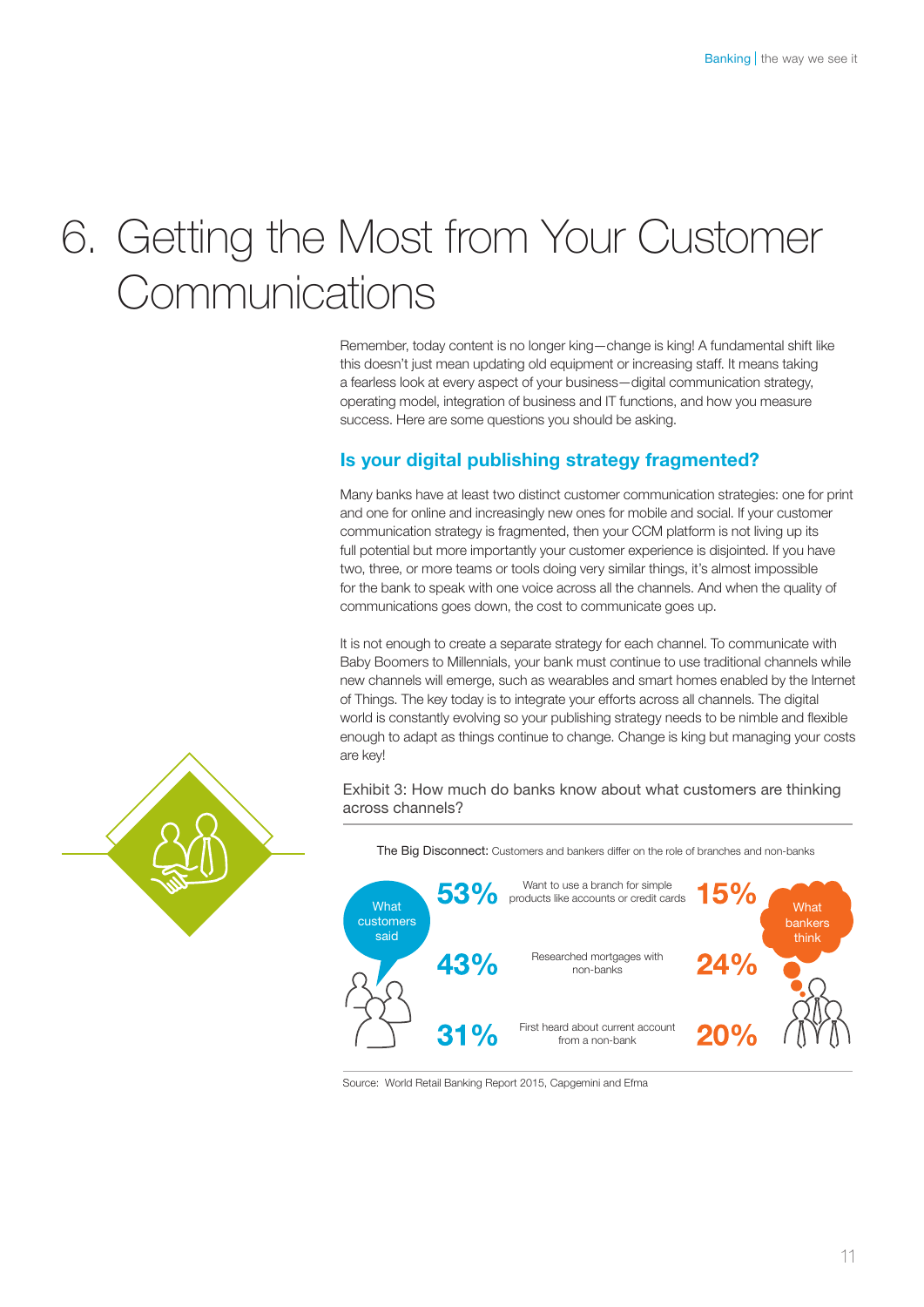#### Is your operating model outdated?

A print-centric operating model can no longer be your standard for customer communications. The print support models of most banks and financial services firms are fast becoming roadblocks, preventing companies from getting the maximum benefit from newer, more agile and profitable channels and losing customers along the way. As banks begin to transition to a multi-channel communication strategy, IT departments are being stretched to support both the old and new. A simple mind shift question to ask is whether your ability has successfully shifted from sending a single batch of a million documents or statements to being able to send a million batches of a single statement or letter. Getting past this step will lead you quickly down the path to interactive and cross channel communicating which is Digital.

Exhibit 4: The journey to interactive personalized communications



Source: Capgemini analysis 2016

If your operating models includes separate teams for each channel—print, web, mobile and social—you are missing the point. In the traditional software development lifecycle, each application to each channel would become a separate project, encompassing schedules using weeks or months as their building blocks. You can no longer afford to wait for the old development cycles. Your customer communications must be far more nimble and responsive to your customer demands and needs creating an operational model that supports all your channels build not only content types but on changing content.

#### Are you using multiple legacy systems?

The average CCM today is made up of multiple, aging systems. The business often generates correspondence using an array of different tools and platforms, and the IT department struggles to support as many of them as they can. These different systems often can't talk to each other, which means IT must maintain the same content and information in multiple places. In addition, many of the legacy platforms in current use are increasingly announcing end-of-life termination of support.

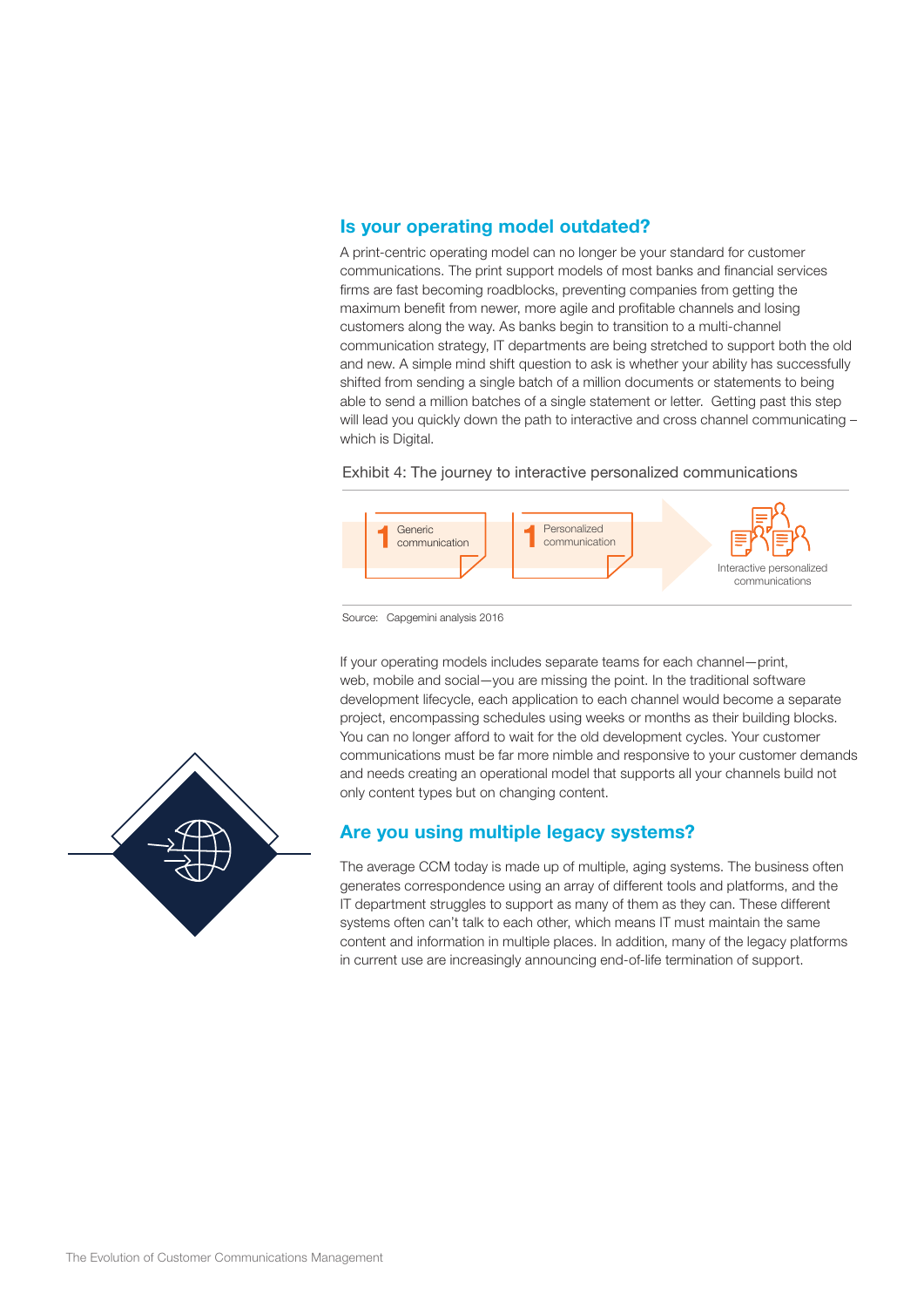

#### Moving faster -

In a changing digital environment, time to market is a primary factor. Time to market is often now measured in days or hours. Banks need to increase the speed they comply with regulations, send out marketing materials, or release product information. Multiple aging systems, insufficient staff, lack of a sound multichannel strategy and other roadblocks can all lead to a sluggish reaction to market demands, making the bank ill prepared to meet or beat competitors, delight customers, or minimize costs.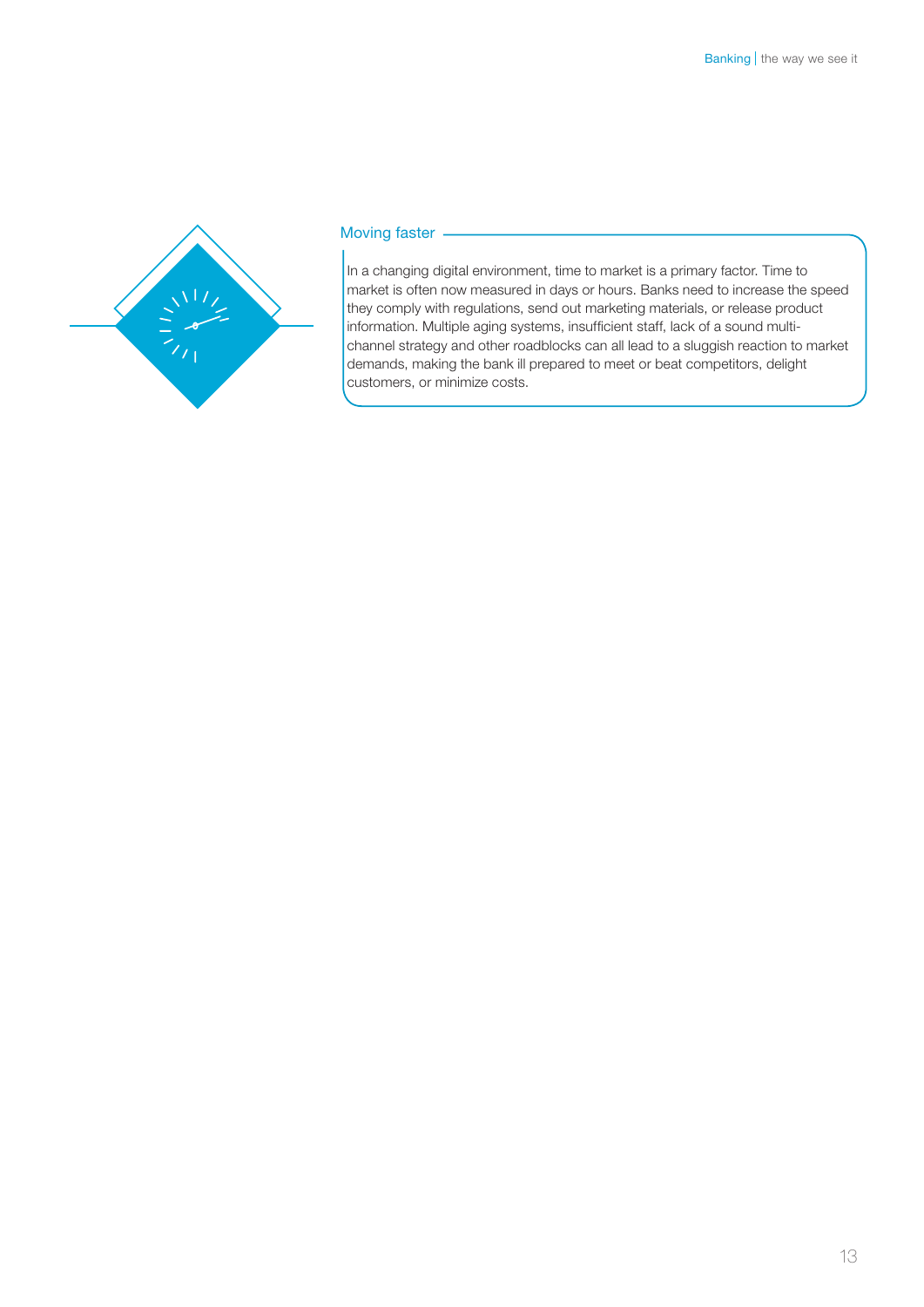### 7. Four Keys Enablers for CCM **Transformation**

Most banks and financial institutions already have the tools needed to be successful in CCM today. It's not about changing your current CCM system—it's about unlocking your system's full potential and realizing the ROI that you expected to achieve. It's about taking a hard look across all your departments, and reconsidering your strategic divisions. The key is how you operationally organize and execute the day-to-day management of change, here are some key stepping stones to consider.

#### 1: Develop a strong communication strategyy

- Create a strategy to communicate consistently across all the experiences you provide for engagement with your customers: web, mobile, branch, mail, phone, social media, paper, etc.
- Understand and remember the preferred delivery methods and interests for each customer
- Demonstrate clearly that you understand each individual customer and the experience they want
- Design content to be used in more places, for more customers, that can speak to customers differently
- Make sure your cross-selling efforts to increase wallet share are fine-tuned and on target

#### 2: Update your operating model to fit a strong digital communication strategy

- Consolidate your print and online teams into one focused unit which understands that the measure of success is your ability to change channel and content interchangeably and constantly
- Break down your silos, drive out legacy costs, and concentrate on strategies that provides services that support customer communications across the organization
- Make sure your teams are organized for an integrated channel view so your communications are consistent across the entire spectrum of customer engagement

#### 3: Establish a digital publishing process

- Deconstruct your current publishing processes and move to simplify while retaining value of investments already made around printing while adding in critical gaps required for digital
- Extend the view of print upstream to requesting application and users but also downstream inclusive of secured and reliable delivery
- Integrate the teams that manage the content that will travel along all pipes, including the new ones
- Include the authoring events in digital production

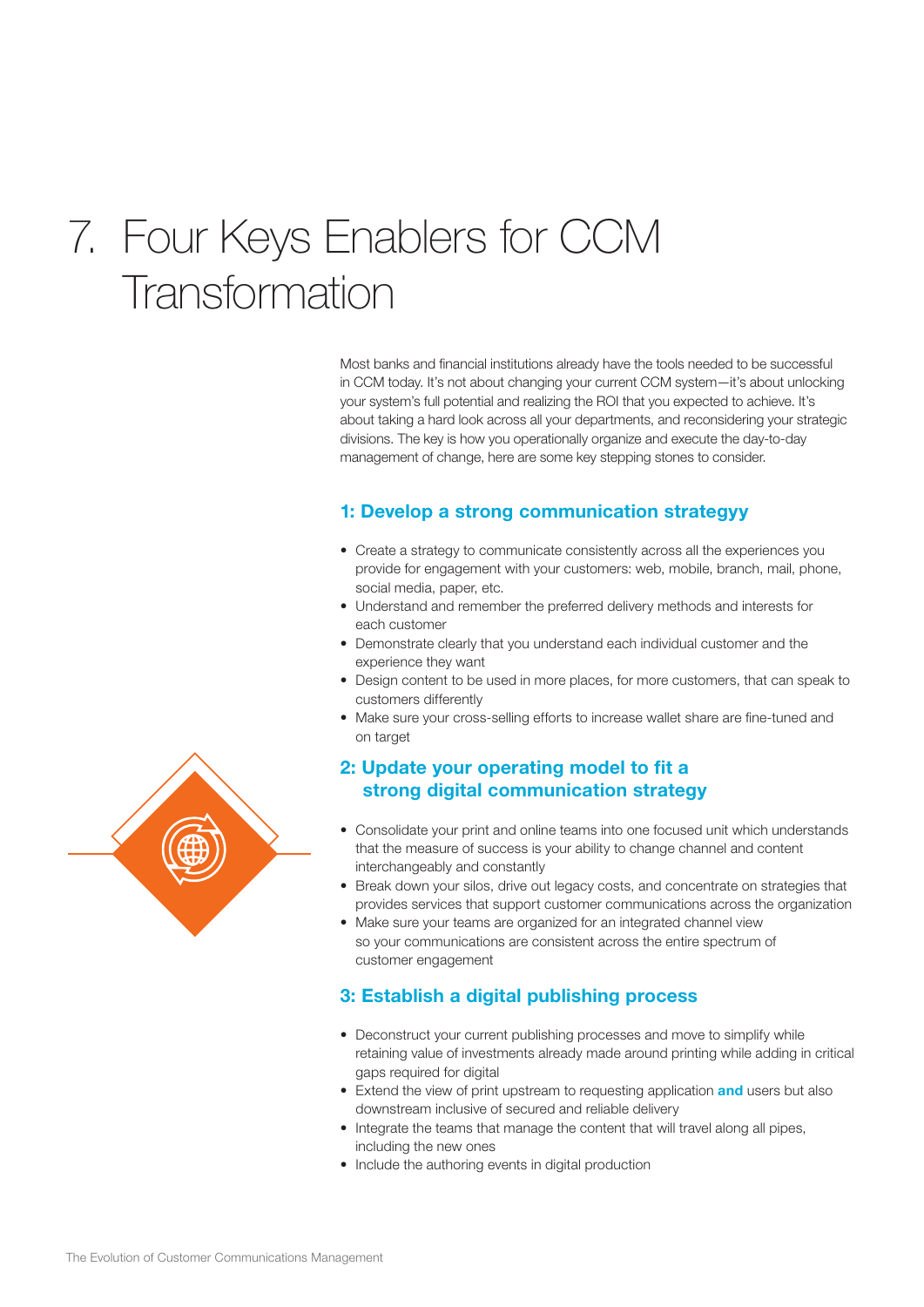

#### 4: Reduce legacy systems and consolidate the rest

- Recognize that creating a digital platform does not mean creating a single platform. The solution will and must be hybrid to address the complex and constantly changing concerns of digital
- Set an operating principal to reduce maintenance and fulfillment costs
- Make decommissioning a priority
- Consolidate disparate systems for correspondence, statements, and notices to achieve significant postal savings, maintenance savings, and single platform efficiencies
- Look across all your departments and examine all your processes to maximize an integrated effort that crosses all channels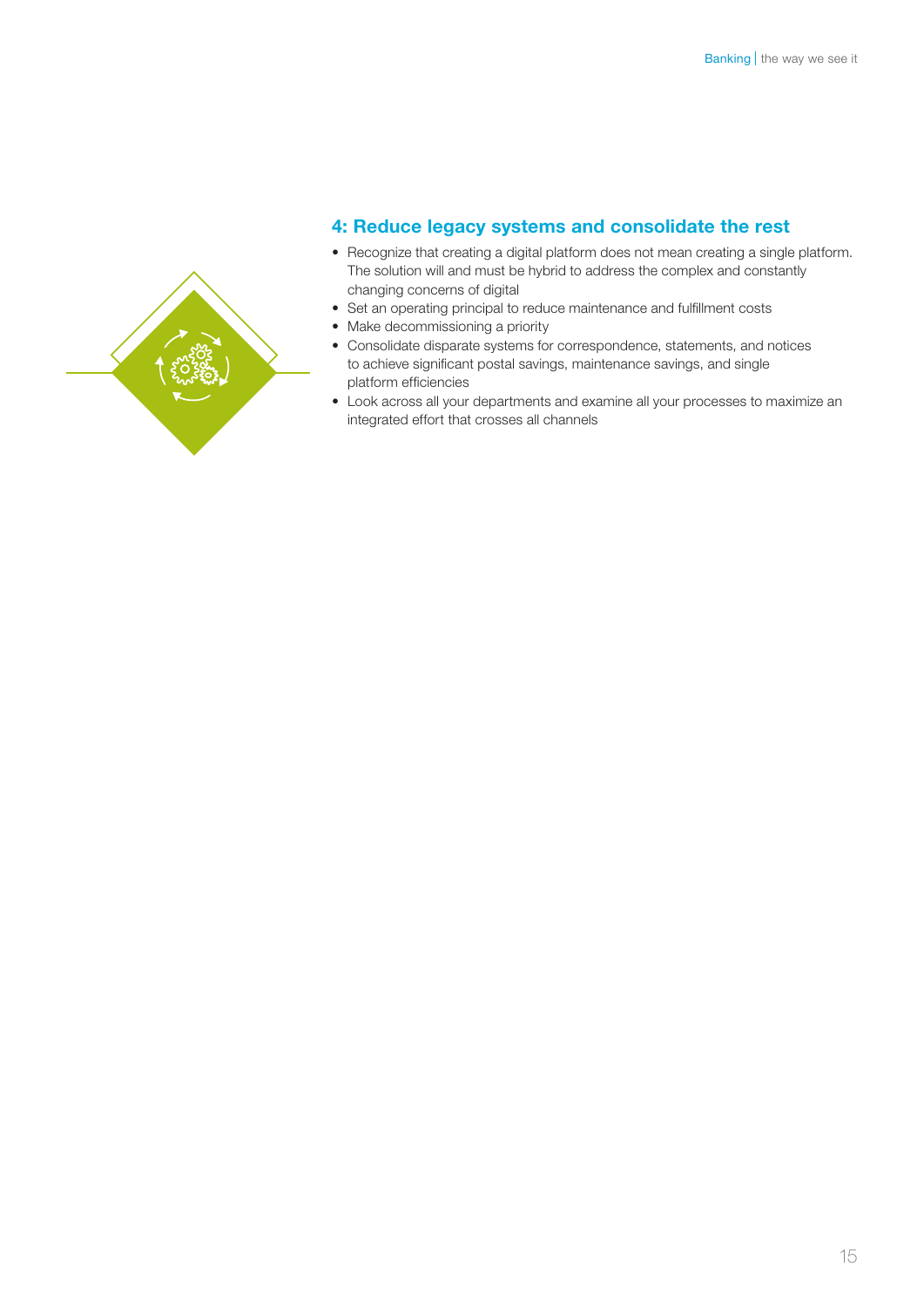## 8. Balancing Out the Costs and Savings to Achieve Integrated Digital Customer **Communications**

With a truly digital-enabled CCM, your bank will achieve three key advantages: higher customer satisfaction, higher revenue, and reduced costs. The reduced costs and higher revenue can pay for upgrading your digital capabilities. For example, removing inefficiencies will generate cost savings which can be used to pay for transforming your CCM.

#### The cost impacts of your current state

The current state of your CCM can seriously impact your ROI and increase your costs in a variety of ways:

- Maintaining multiple legacy systems can drive maintenance costs through the roof and fail to take advantage of single platform efficiencies
- Continuing archaic fulfillment practices increase fulfillment costs including postal costs
- Maintaining print volumes while other channel outputs increase cuts into cost savings considerably
- As much as 75% of the IT budget for most financial services firms is still focused on core business processes while those servicing customers and partners or enabling smart phones and smart devices are growing exponentially
- An unrealized CCM can hinder a firm's ability to plan cost reduction on a rational and productive basis, necessitating instead tactical, reactive, and frequently limited actions
- Keeping pace with marketing and compliance changes often requires IT to run formal projects which are slow and costly and create a backlog of changes

#### The cost savings from transformation

Once you transform your CCM you will realize further cost savings and be able to:

- Respond cost-effectively to customer demands from an increasingly sophisticated and mobile base
- Reduce maintenance costs, one of the largest IT costs
- Lower fulfillment costs through multi-channel and consolidation, including paper, postage, and local fulfillment
- Increase postal savings including sorting and house-holding
- Gain the advantages of single platform efficiencies such as hardware environments and tool sets

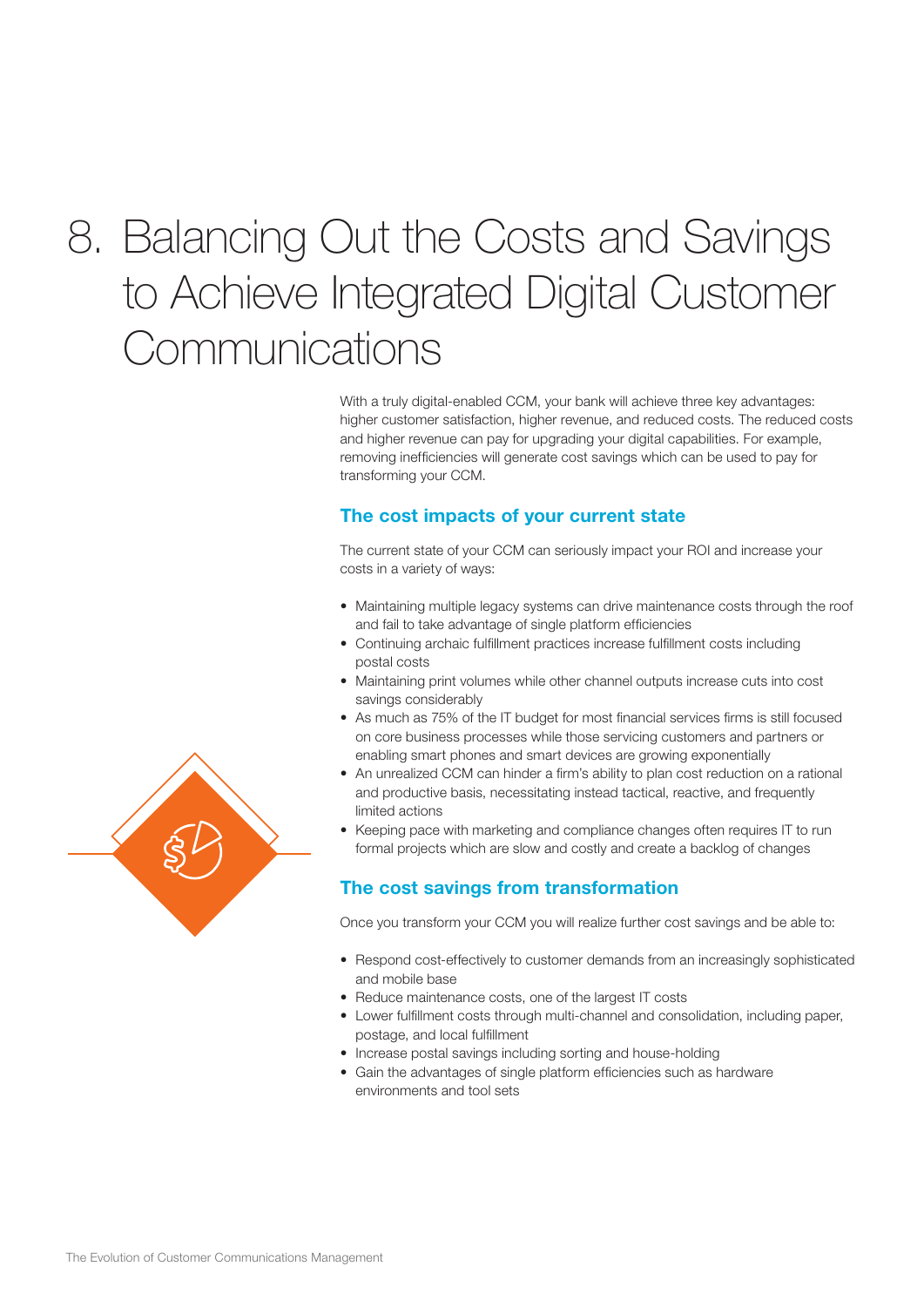#### About the Author

Christian Cole is a Vice President and Global Head of Capgemini's Digital Publishing & Collaboration practice within the Financial Services Strategic Business Unit. With 19 years of experience in enterprise content management and communications management systems, he manages a team of over 300 global professionals who deliver digital publishing solutions for financial services clients. His expertise spans banking, credit cards, and investments; general, property & casualty, and life & annuity insurance; and health payer and provider insurance.

Prior to joining Capgemini, Christian served as worldwide solutions manager for HP and SAP building solutions for claims correspondence, loan processing, smart meter messaging, sales proposals systems, and CRM marketing, sales, and servicing analytics based applications .